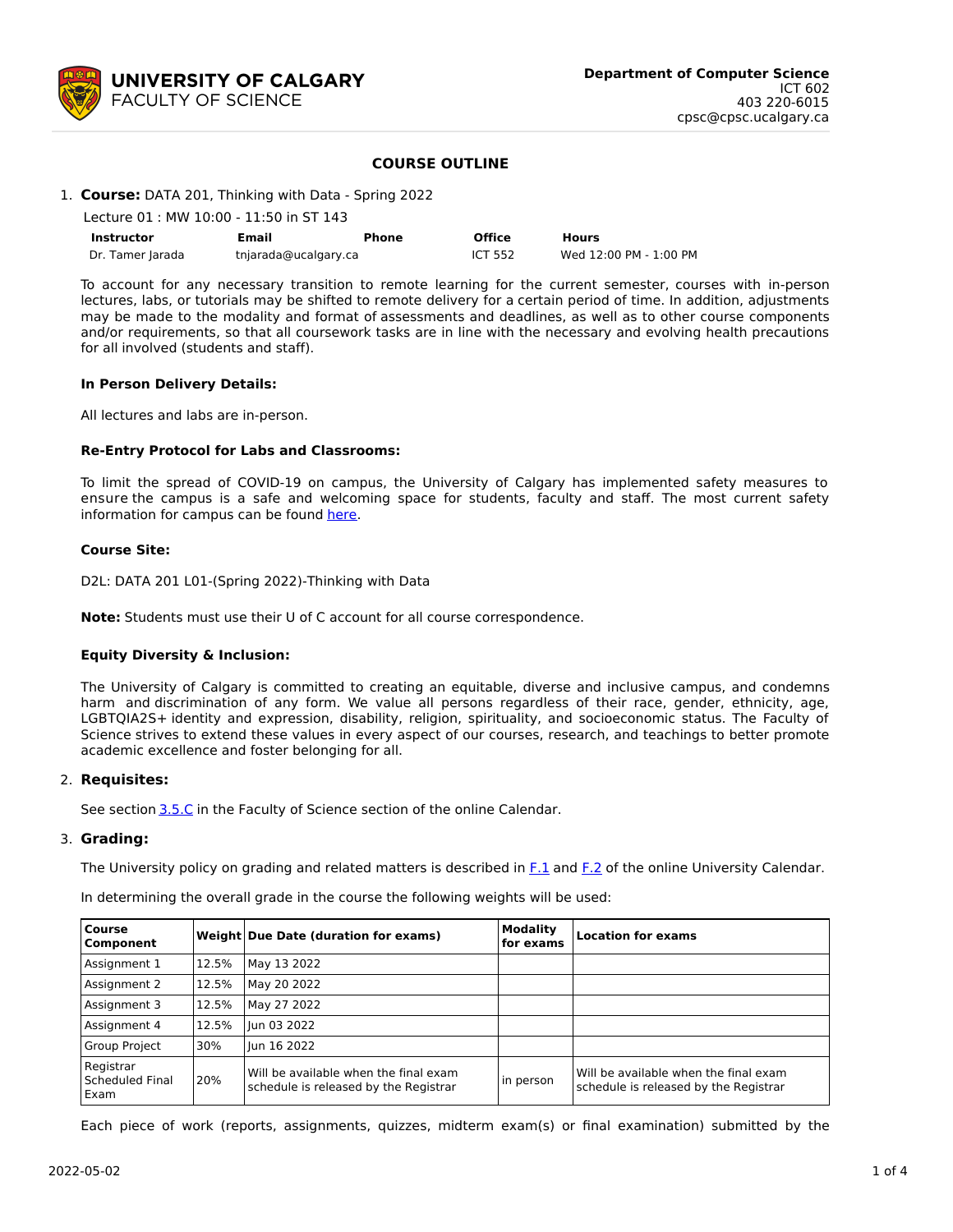student will be assigned a grade. The student's grade for each component listed above will be combined with the indicated weights to produce an overall percentage for the course, which will be used to determine the course letter grade.

The conversion between a percentage grade and letter grade is as follows.

|                           | $A+$ | -   | А-   | Ð   | ш   | в<br>B. | ∽    |     |     |      |      |
|---------------------------|------|-----|------|-----|-----|---------|------|-----|-----|------|------|
| <b>Minimum % Required</b> | 95 % | 90% | 85 % | 80% | 75% | 70 %    | 65 % | 60% | 55% | 50 % | 45 % |

This course will have a Registrar Scheduled Final exam that will be delivered in-person and on campus. The Final Examination Schedule will be published by the Registrar's Office [approximately](https://www.ucalgary.ca/registrar/exams) one month after the start of the term. The final exam for this course will be designed to be completed within 1 hours.

The University of Calgary offers a [flexible](https://www.ucalgary.ca/pubs/calendar/current/f-1-3.html) grade option, Credit Granted (CG) to support student's breadth of learning and student wellness. Faculty units may have additional requirements or restrictions for the use of the CG grade at the faculty, degree or program level. To see the full list of Faculty of Science courses where CG is not eligible, please visit the following website: [https://science.ucalgary.ca/current-students/undergraduate/program](https://science.ucalgary.ca/current-students/undergraduate/program-advising/flexible-grading-option-cg-grade)advising/flexible-grading-option-cg-grade

#### 4. **Missed Components Of Term Work:**

The university has suspended the requirement for students to provide evidence for absences. Please do not attend medical clinics for medical notes or Commissioners for Oaths for statutory declarations.

In the event that a student legitimately fails to submit any online assessment on time (e.g. due to illness etc...), please contact the course coordinator, or the course instructor if this course does not have a coordinator to arrange for a re-adjustment of a submission date. Absences not reported within 48 hours will not be accommodated. If an excused absence is approved, one possible arrangement is that the percentage weight of the legitimately missed assignment could also be pro-rated among the components of the course. This option is at the discretion of the coordinator and may not be a viable option based on the design of this course.

## 5. **Scheduled Out-of-Class Activities:**

There are no scheduled out of class activities for this course.

## 6. **Course Materials:**

In order to successfully engage in their learning experiences at the University of Calgary, students taking online, remote and blended courses are required to have reliable access to the following technology:

- A computer with a supported operating system, as well as the latest security, and malware updates;
- A current and updated web browser;
- Webcam/Camera (built-in or external);
- Microphone and speaker (built-in or external), or headset with microphone;
- Current antivirus and/or firewall software enabled;
- Stable internet connection.

For more information please refer to the UofC **[ELearning](https://elearn.ucalgary.ca/technology-requirements-for-students)** online website.

## 7. **Examination Policy:**

No aids are allowed on tests or examinations.

Students should also read the Calendar, **[Section](http://www.ucalgary.ca/pubs/calendar/current/g.html) G**, on Examinations.

## 8. **Approved Mandatory And Optional Course Supplemental Fees:**

There are no mandatory or optional course supplemental fees for this course.

#### 9. **Writing Across The Curriculum Statement:**

For all components of the course, in any written work, the quality of the student's writing (language, spelling, grammar, presentation etc.) can be a factor in the evaluation of the work. See also Section [E.2](http://www.ucalgary.ca/pubs/calendar/current/e-2.html) of the University Calendar.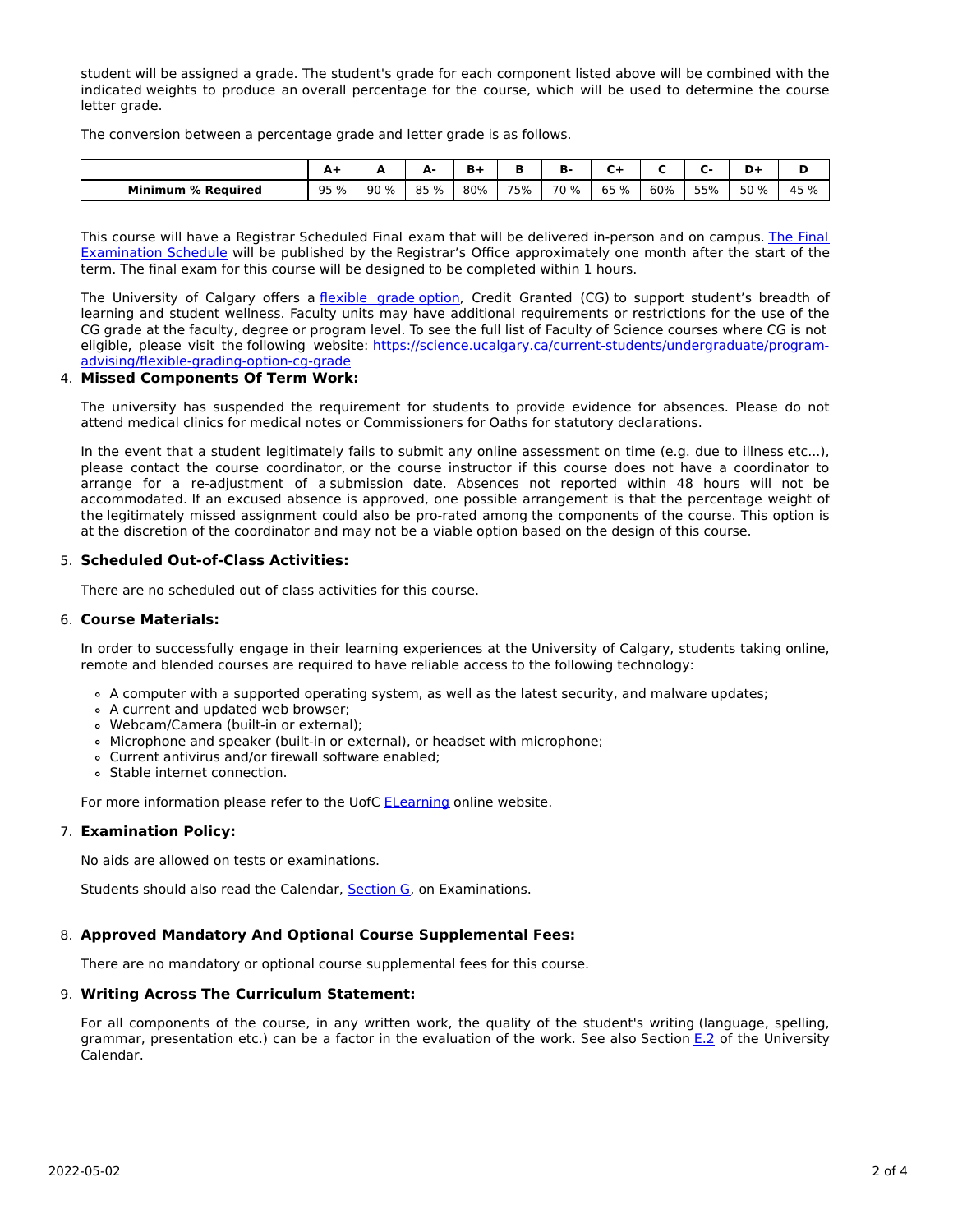## 10. **Human Studies Statement:**

Students will not participate as subjects or researchers in human studies.

See also **[Section](http://www.ucalgary.ca/pubs/calendar/current/e-5.html) E.5** of the University Calendar.

## 11. **Reappraisal Of Grades:**

A student wishing a reappraisal, should first attempt to review the graded work with the Course coordinator/instructor or department offering the course. Students with sufficient academic grounds may request a reappraisal. Non-academic grounds are not relevant for grade reappraisals. Students should be aware that the grade being reappraised may be raised, lowered or remain the same. See [Section](http://www.ucalgary.ca/pubs/calendar/current/i-3.html) I.3 of the University Calendar.

- a. **Term Work:** The student should present their rationale as effectively and as fully as possible to the Course coordinator/instructor within **ten business days** of either being notified about the mark, or of the item's return to the class. If the student is not satisfied with the outcome, the student shall submit the Reappraisal of Graded Term work [form](https://science.ucalgary.ca/sites/default/files/teams/1/Reappraisal_Termwork_2021.pdf) to the department in which the course is offered within 2 business days of receiving the decision from the instructor. The Department will arrange for a reappraisal of the work within the next ten business days. The reappraisal will only be considered if the student provides a detailed rationale that outlines where and for what reason an error is suspected. See sections  $1.1$  and  $1.2$  of the University Calendar
- b. **Final Exam:**The student shall submit the request to Enrolment Services. See [Section](http://www.ucalgary.ca/pubs/calendar/current/i-3.html) I.3 of the University Calendar.

# 12. **Other Important Information For Students:**

- a. **Mental Health** The University of Calgary recognizes the pivotal role that student mental health plays in physical health, social connectedness and academic success, and aspires to create a caring and supportive campus community where individuals can freely talk about mental health and receive supports when needed. We encourage you to explore the mental health resources available throughout the university community, such as counselling, self-help resources, peer support or skills-building available through the SU Wellness Centre (Room 370, MacEwan Student Centre, Mental Health [Services](https://www.ucalgary.ca/wellnesscentre/services/mental-health-services) Website) and the Campus Mental Health Strategy website [\(Mental](http://www.ucalgary.ca/mentalhealth) Health).
- b. **SU Wellness Services:** For more information, see their [website](http://www.ucalgary.ca/wellnesscentre) or call [403-210-9355](tel:4032109355).
- c. **Sexual Violence:** The Sexual Violence Support Advocate, Carla Bertsch, can provide confidential support and information regarding sexual violence to all members of the university community. Carla can be reached by email [\(svsa@ucalgary.ca](mailto:svsa@ucalgary.ca)) or phone at [403-220-2208](tel:4032202208). The complete University of Calgary policy on sexual violence can be viewed [here.](https://www.ucalgary.ca/legal-services/sites/default/files/teams/1/Policies-Sexual-and-Gender-Based-Violence-Policy.pdf)
- d. **Misconduct:** Academic integrity is the foundation of the development and acquisition of knowledge and is based on values of honesty, trust, responsibility, and respect. We expect members of our community to act with integrity. Research integrity, ethics, and principles of conduct are key to academic integrity. Members of our campus community are required to abide by our institutional Code of [Conduct](https://www.ucalgary.ca/legal-services/sites/default/files/teams/1/Policies-Code-of-Conduct.pdf) and promote academic integrity in upholding the University of Calgary's reputation of excellence. Some examples of academic misconduct include but are not limited to: posting course material to online platforms or file sharing without the course instructor's consent; submitting or presenting work as if it were the student's own work; submitting or presenting work in one course which has also been submitted in another course without the instructor's permission; borrowing experimental values from others without the instructor's approval; falsification/fabrication of experimental values in a report. Please read the following to inform yourself more on academic integrity:

Student [Handbook](https://www.ucalgary.ca/live-uc-ucalgary-site/sites/default/files/teams/9/AI-Student-handbook-1.pdf) on Academic Integrity Student Academic Misconduct [Policy](https://www.ucalgary.ca/legal-services/sites/default/files/teams/1/Policies-Student-Academic-Misconduct-Policy.pdf) and [Procedure](https://www.ucalgary.ca/legal-services/sites/default/files/teams/1/Policies-Student-Academic-Misconduct-Procedure.pdf) Faculty of Science Academic [Misconduct](https://science.ucalgary.ca/current-students/undergraduate/program-advising) Process [Research](https://www.ucalgary.ca/legal-services/sites/default/files/teams/1/Policies-Research-Integrity-Policy.pdf) Integrity Policy

Additional information is available on the Student Success Centre [Academic](https://ucalgary.ca/student-services/student-success/learning/academic-integrity) Integrity page

# e. **Academic Accommodation Policy:**

It is the student's responsibility to request academic accommodations according to the University policies and procedures listed below. The student accommodation policy can be found at: <https://www.ucalgary.ca/legal-services/sites/default/files/teams/1/Policies-Student-Accommodation-Policy.pdf>

Students needing an accommodation because of a disability or medical condition should communicate this need to Student Accessibility Services in accordance with the Procedure for Accommodations for Students with Disabilities: [https://www.ucalgary.ca/legal-services/sites/default/files/teams/1/Policies-Accommodation-](https://www.ucalgary.ca/legal-services/sites/default/files/teams/1/Policies-Accommodation-for-Students-with-Disabilities-Procedure.pdf)